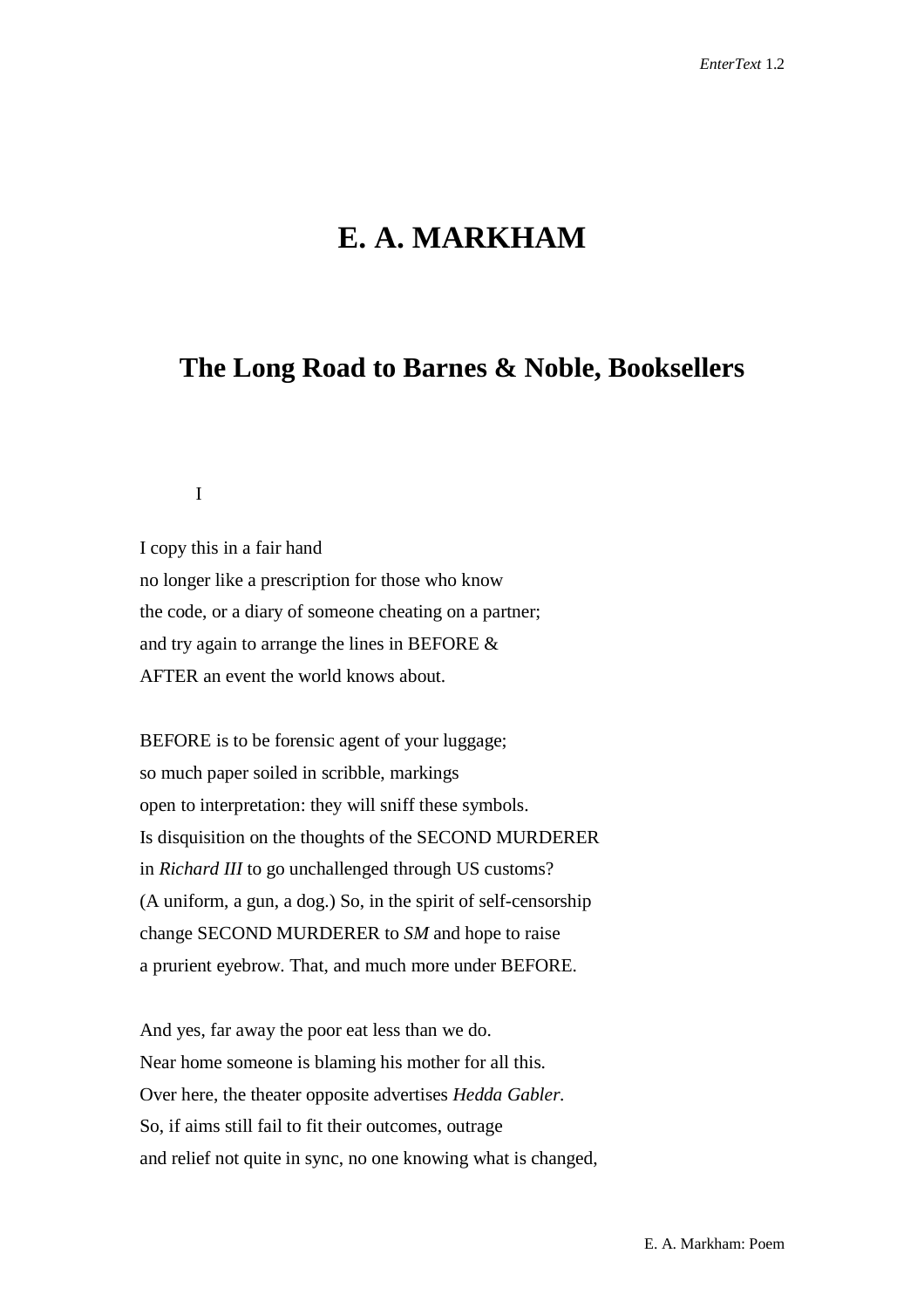I play my part balancing feet in each worn argument and stay trapped uptown, a voyeur far from carnage; and avoid, in penance, visit to a favourite bookstore.

## II

At small ceremonies of friendliness and bafflement where we eat the servers pour water enough to slake a desert, ice left in each glass like a guilty tip.

AFTER, in an affordable hotel the television brings us Sunday morning pictures of how the world looks. A man with a preacherly roll of fat at the back of his neck giggers about the stage, microphone in hand, his jacket screaming. The sermon might be that whatever happens in the world, the comic is black: his "Oh oh oh ya ya ya ya ya ya" parody of grief, "The Lord is with me, the Lord is with me A gatta get outa here, A gatta get outa here," won't drown the terrorist's simple text: "The time for fun and waste is over."

In time Peshawar drops into your line of poetry bringing your reference up to date. Statistics of the Arab world cascade like free offers in the supermarket, and make you wary. Not apocalyptic text, not the supposed gulf where gulfs matter but something surer to provoke vertigo. Average age in Pakistan and Saudi: 19 years—Second Year students at university. Jordan and Syria are still in the First Year. The Yemeni at 15 is at school. Though the Maghreb—there's a word—and Egypt can, at 22+, be invited out to dinner without fear of arrest, where are the bourgeoisifying middle ages? You get my meaning from someone in lived-in Britain, average age, 38.